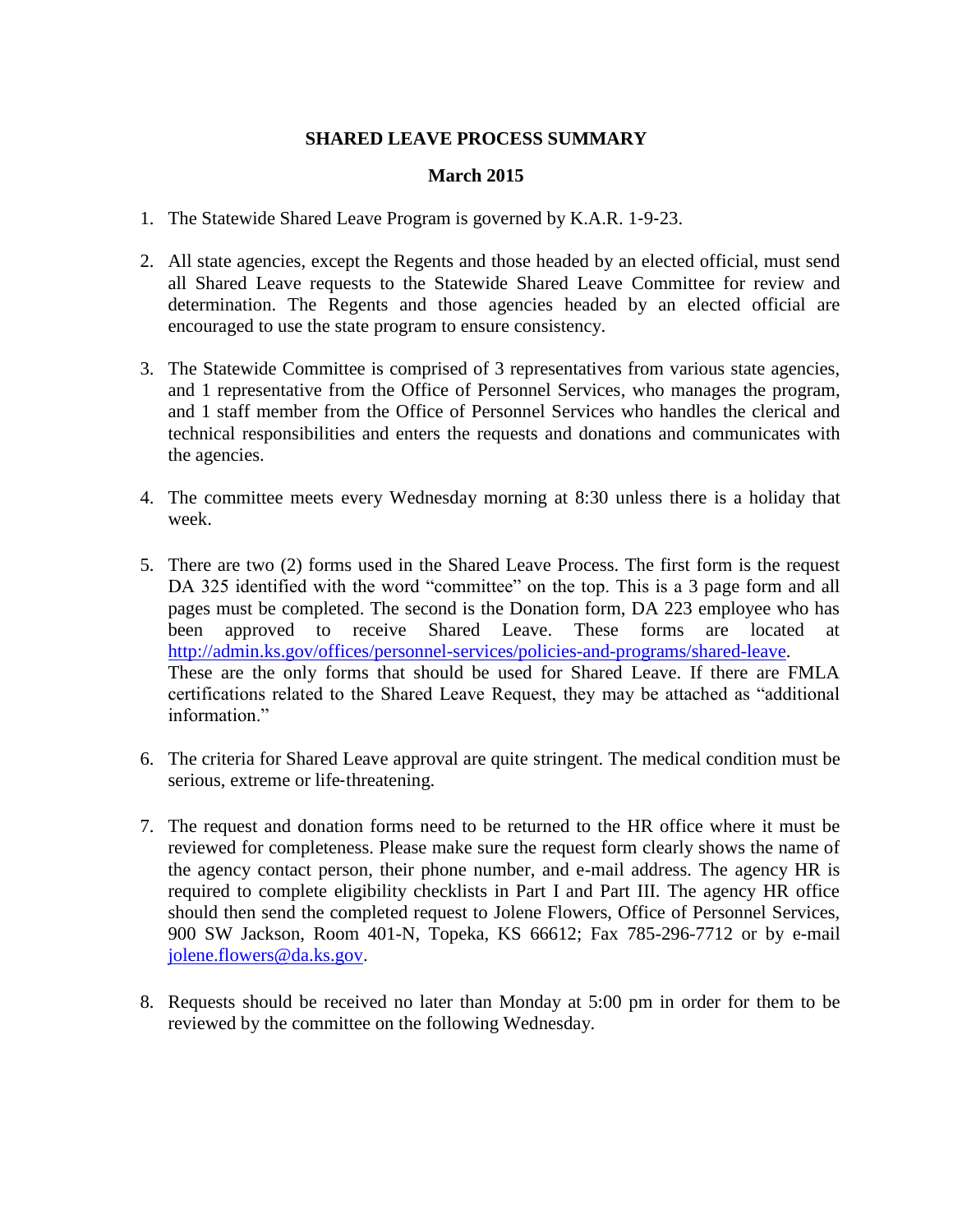- 9. It is the employee's responsibility to work with their health care provider to provide complete and readable medical information. The more information submitted is always more helpful.
- 10. It is the agency's responsibility to check the request submission to make sure the application is complete and legible.
- 11. It is the employee's and agency's responsibility to make sure the employee name and EMPLID# are accurate and legible.
- 12. When reviewing the requests, the committee will not know the name of the requesting employee or agency. Decisions are based solely on the medical information provided by the doctor or health care provider(s). Any written personal information from the employee is maintained in the file but not reviewed or seen by the committee members.
- 13. The decisions of the Committee can be approved, denied, or unable to determine/ requesting additional information.
- 14. The Committee's decision will be communicated to the agency via e-mail no later than the next day after the committee meets.
- 15. After the committee has made a determination and the agency has been notified of their decision, the approval and donations cannot be entered into the system until the Office of Personnel Services receives the signature page which is Part V of the request form. The appointing authority (or designee) needs to sign this part and indicate the number of hours for which the employee has been approved. Approval can be up to six (6) months or 1040 hours. If an approval has been for fewer hours than 1040, the agency does have the option to extend the employee up to the maximum of 1040 if appropriate for the employee's medical needs. Any extension must be communicated to Jolene Flowers via e-mail, so the appropriate changes can be made in the system. Depending on the nature of the medical issue, Shared Leave hours may be used in a block of time or intermittently.
- 16. Employees donating any hours will need to maintain minimum balances in their own leave: Vacation minimum retention is 80 hours; Sick leave minimum retention is 480 hours. These minimums apply unless the employee is terminating their employment and wish to donate any leave overages that may exist after any qualified payouts. The donation form must have the employee's signature. No employee can be required to donate their leave.
- 17. For "umbrella" agencies, all Shared Leave requests and donations should be sent through the agency central office.
- 18. The agency must submit all Shared Leave requests to the Committee, unless the agency determines there has been leave abuse by the requesting employee. If, per agency policy and practice, the employee is a leave abuser, the agency must notify the employee and may decline to forward the request to the Committee.